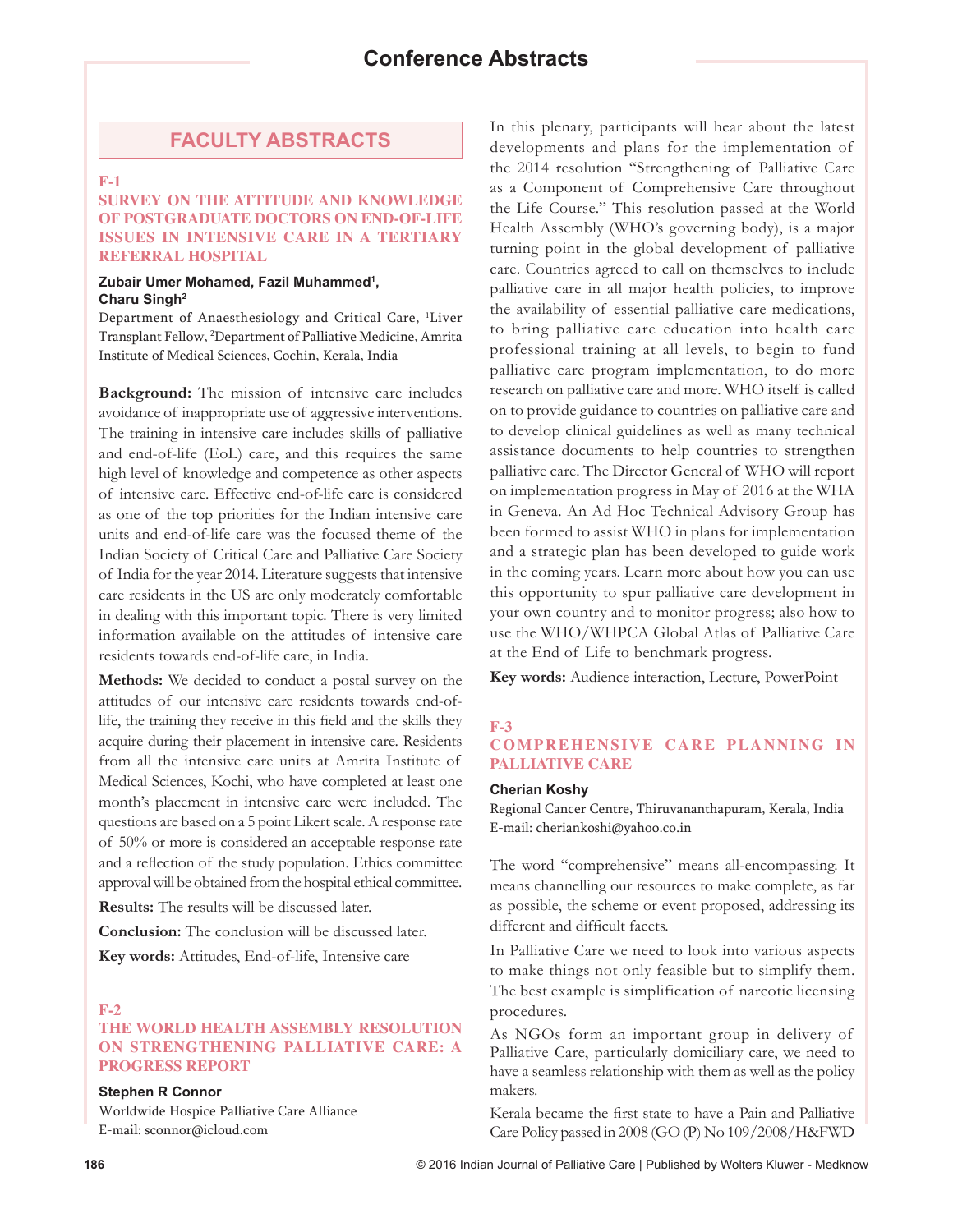dated 15-04-2008) and to put in place Standard Operating Procedures for availing licence, storing and dispensing of oral morphine in 2009. These two important documents have detailed means and methods in making the message of Palliative Care a movement and it is happening.

To bring into fruition Palliative Care at different levels, we need to have a viable, visible and visionary relationship with the different stake holders. "Link, liaise, learn" should be the guiding motto. The aphorism "Knowledge is power, unity is strength but attitude is everything" is as relevant as "Cure sometimes, relief often but comfort always."

To address "Total Pain" we need a T E A M approach (Together Everyone Achieves More). A comprehensive model is mandatory.

The patient and family was, is and shall be central.

**Conclusion:** A well-planned comprehensive Palliative Care policy helps to "reduce formality and increase humanity". It helps the patient and family to make the difficult transition from being "seriously ill and fighting death to being terminally ill and seeking peace" (Robert Twycross).

## **F-4**

## **THE NEED FOR PALLIATIVE CARE AT THE END OF LIFE IN INDIA**

#### **Priyadarshini Kulkarni, Stephen R Connor1**

Indian Association for Palliative Care, <sup>1</sup>Worldwide Hospice Palliative Care Alliance

E-mail: priyadarshini.kulkarni@gmail.com

In this parallel session, the results of cross-sectional research estimating the need for palliative care for adults and children in India will be presented. This research project used the methodology published in the WHO/WHPCA Global Atlas of Palliative Care at the End of Life to develop a minimum estimate of the need for palliative care at the end of life. Due to limitations in the WHO methodology used, the endof-life need is only part of the estimated need. However, having these WHO approved estimates is an important starting point to advocate for the growth of palliative care in India and to monitor progress in meeting the unmet need. Estimates will be presented for all diagnoses, states and union territories.

**Key words:** Audience interaction, Lecture, PowerPoint

#### **F-5**

## **PALLIATIVE MEDICINE IN NON-ONCOLOGY: SYMPTOM BURDEN MANAGEMENT IN PATIENTS WITH CHRONIC KIDNEY DISEASE**

#### **Professor Max Watson**

Northern Ireland Hospice E-mail: max.watson@nihospice.org The rapid increase in patients with Chronic Kidney Disease (CKD) across India poses many clinical, societal, ethical and financial challenges for health care providers. With numbers of patients with CKD rising year on year, and with prognosis for patients with CKD often worse than for some cancers, palliative care professionals need to be able to be versatile in responding to the different palliative needs of patients dealing with CKD. Crucial to the care of CKD patients is the ability of palliative care professionals to build collaborative relationships with renal teams as patients need a combination of renal replacement therapy or conservative therapy with high quality holistic symptom control. This presentation covers common clinical pitfalls in managing patients with palliative care needs in the setting of CKD, including careful use of medication, over- and under-attributing symptoms to CKD, muddling management options in acute and chronic renal failure, under- and overtreating symptoms and ignoring so called "soft issues."

#### **F-6**

## **CARING FOR THE CAREGIVERS: DEALING WITH THE INEVITABLE**

#### **Ganpathy KV**

Department of Palliative Medicine, Tata Memorial Hospital, Parel, Mumbai, Maharashtra, India E-mail: ganpathykv3@gmail.com

In our effort to view the world from the perspectives of sufferings, "we suffer". Taking care of someone with chronic illness is like running a deluge of grey days leaving one drenched in worries and responsibilities. As the disease progresses, choices appear limited and the burden heavy. Constant worry about the patient's comfort and uncertainty about the future can be exhausting. Making plans, while constantly monitoring the symptoms can test our nerves.

To summarize, care giving is all about:

- Commitment to taking care of those who are in the terminal stages of their illness and their families.
- Learning to initiate painful discussion, voicing regrets and hopes; and dealing with complexities that involve intense emotions.
- Listening effectively, managing defensiveness in both patient and family.
- Helping make the final journey of the patient more comfortable, more caring and more loving.

#### **Selfless care givers:**

There are enough resources available and practiced to ease the suffering of those facing terminal illness.

However, one group of individuals, who spend their lives caring for the special needs of others in the face of constraints,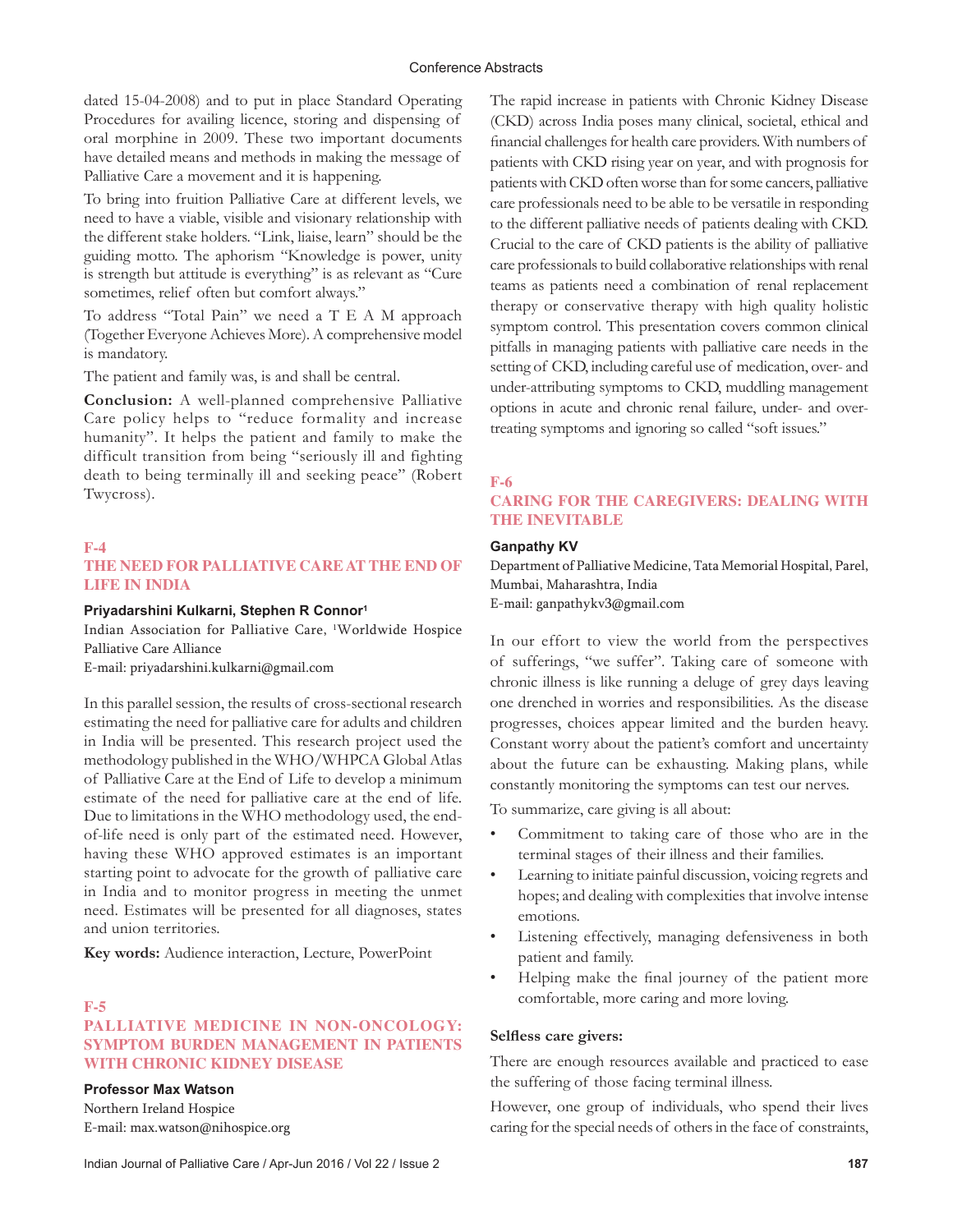are overlooked, and they are the selfless care givers. Remaining in the background, they are stoic and yet empathic to the needs of the terminally ill:

- Laying aside their own feelings, needs and wants,
- Making the waning days as pleasant as possible,
- Feeling isolated and alone, yet remaining strong for the sake of those around them,
- Handling multiple responsibilities, subsisting on limited finances, sometimes maintaining two establishments for want of a support system,
- Handling treatment-related activities, and importantly,
- Living in constant uncertainty of the patient's mortality.

## **Care-giving burden:**

According to one study, the most obvious consequences of care giving burden are anxiety, depression, worry and loneliness. These psychological reactions are related to the caregiver's appraisal of the experience. Caregivers of cancer patients have to modify their lifestyles to accommodate the patient's needs including restricting leisure activity and contact with friends and family. Thus, at a time when caregivers are most in need of the restorative benefits of relaxation, they have the least amount of time and resources available. As a result, caregivers have numerous health-related problems, such as sleep disturbances and fatigue, which worsen as the patient's physical function and symptom burden increase.

## **Compassion fatigue:**

In the last five years of dedicated counselling, the writer has had the opportunity to witness deep emotional and physical exhaustion, and a perceptible shift in the carer's sense of hope and optimism about future. This is called compassion fatigue. It can strike even the healthiest of care givers, who go against reality and believe that:

- They can handle everything perfectly
- Stay in control and always have their spirits up
- Work long strenuous hours
- Know all right things to do
- Ignore their own needs and wants.

Other challenges contributing to compassion fatigue

- An unexpected problem: many a times, things do not go as planned.
- Self-neglect: Generally, caregiver neglects his career, family and social life.
- Family relations too often is rife with arguments over who is responsible for care, with very little time to attend to other responsibilities like children, spouse or other things that one cares about.
- Caregivers sometimes tend to believe that if only they had done something differently, the person cared for might not be in this condition.
- In many families, there are patterns of holding grudges, and displaying ingratitude
- Care givers also seem to wallow in anger and end up with more guilt, more shame and more attempts to hide the feelings of anger. The anger and resentment bottle up inside, causing greater discomfort.
- Normally, feeling of grief is associated with death. But it's normal to feel the grief even when anticipating the loss.
- At times, caregivers experience old hurts and find caring for someone who once had little time for them thankless.
- Caregivers also sink into depression, staying at home all the time taking care of the ill person, feeling isolated, bored and tired.
- The person who is being cared for is generally the centre of attention and the caregivers may not even be aware of the feeling of jealousy creeping in.
- An uncomfortable feeling of embarrassment, when the ill person stumbles, or spill something, have unpleasant odour, bowel and bladder incontinence etc. may also be a constant source of worry for the caregivers.
- Finally, the denial that can be indeed surprising, to the point where the caregiver can be in the denial of his/her own feelings. As caregivers we want to put up a front of courage and strength, ignoring the emotions that come in the way.

## **Symptoms of compassion fatigue**

## *Intrusive symptoms*

- Feeling of inadequacy as a care giver.
- Obsessive, compulsive desire to help certain clients.
- Inability to let go of work-related issues.

## *Avoidance symptoms*

- Loss of enjoyment in pleasurable activities.
- Loss of hope; sense of dread working with clients.
- Loss of sense of competency.
- Secretive medication.

## *Arousal symptoms*

- Increased anxiety, impulsivity, frustration and anger.
- Sleep disturbances.
- Difficulty concentrating.

## **From compassion fatigue to compassion satisfaction:**

How do we find a way to respond to life crises caused by deeply troubling conditions or circumstances such as care giving?

Research has shown that feelings are infectious, particularly for highly sensitive people. If you tend to be empathic and know what others are feeling it is quite possible that you are absorbing psycho-toxic contamination from others. Unless one is consciously and regularly working on a self-care regimen, one can become less enthusiastic and resentful